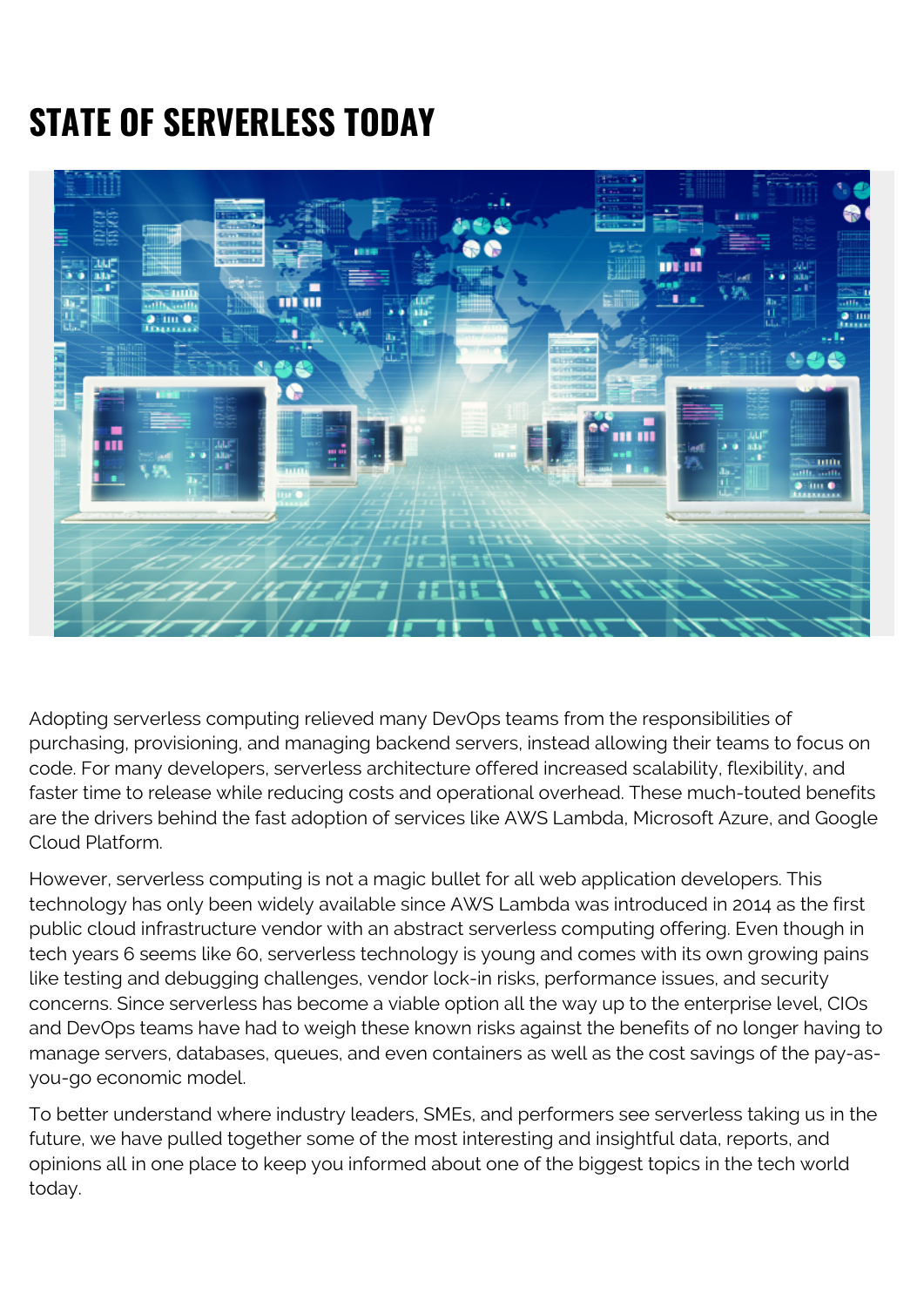## **Industry Analysis**

In a survey conducted by [O'Reilly](https://www.oreilly.com/radar/oreilly-serverless-survey-2019-concerns-what-works-and-what-to-expect/) in June 2019, more than 1,500 respondents across various job titles, industries, and the globe shared their thoughts and experiences on the impacts that serverless architecture is having on their industries.

## **O'Reilly Key Findings**

- 40% of respondents work at organizations that have adopted serverless architecture in some form or another. Reduced operational costs and automatic scaling are the top serverless benefits cited by this group.
- Of the 60% of respondents whose companies haven't adopted serverless, the leading concerns about the paradigm are security and fear of the unknown.
- About 50% of respondents who adopted serverless three-plus years ago consider their implementations successful or extremely successful, a contrast to the 35% of those adopting serverless a year or less ago experiencing a successful or extremely successful implementation—a gap that suggests serverless experience pays off.
- Respondents who have implemented serverless made custom tooling the top tool choice—implying that vendors' tools may not fully address what organizations need to deploy and manage a serverless infrastructure.

The survey demonstrates there is still a lot of market share for serverless vendors to gain, but even respondents who have not taken the plunge into serverless adoption were curious enough to participate in the survey. Respondents also expressed hesitation to adopt because of significant concerns including training/upskilling existing staff, vendor lock-in, and the difficulties of integration and testing as well as security and managing this new type of infrastructure.

In an excellent [state of the serverless address](https://www.infoq.com/presentations/state-serverless-computing/) from June 2019, UC Berkley Grad Student Chenggang Wu discusses both the benefits and shortcomings of existing serverless offerings including real world examples. He then projects forward to the future and highlights challenges that must be overcome to realize truly general-purpose serverless computing.

#### **Key topics:**

- Capabilities and limitations of FaaS (Function-as-a-Service)
- Performance penalties of FaaS
- Poor consistency quarantees
- Lack of inbound network connections
- Stateful serverless computing
- Logical disaggregation with physical co-location
- Casual Consistency
- The future of cloud programming
- Moving forward from FaaS

Andrea Passwater of [Serviceless Blog](https://www.serverless.com/blog/state-of-serverless-multi-cloud) addresses a major drawback of serverless applications and the incompatibility between vendor functions and programming languages. She describes a not too distant multi-cloud future capable of cobbling together your favorite aspects from different severless providers and customizing your own solution, therefore eliminating the common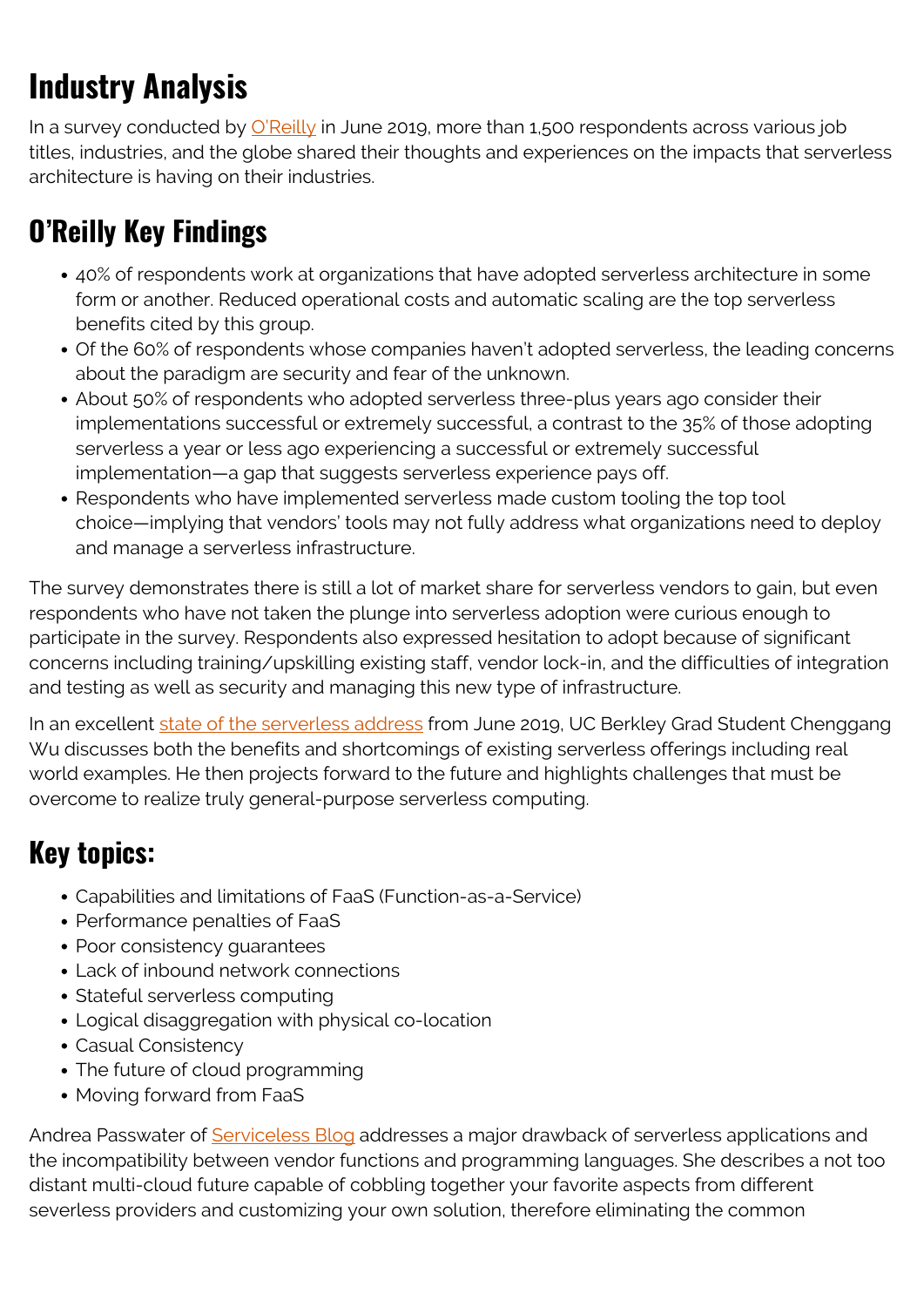complaint of vendor lock-in risks.

In Andrea's dreamscape, she suggests serverless multi-cloud could be made easier by implementing three series of things:

- cross-cloud service compatibility
- shims for polyglot language support
- smart data routing

Lastly, don't miss the deserved compliment to Microsoft and Amazon for pushing out serverless features over the past two years faster than a start-up.

While you are over there, Serverless Blog also did a [survey](https://www.serverless.com/blog/state-of-serverless-community) of their own to find out more about how their readers are adopting serverless architectures, what problems they're encountering, and how they feel about the future of serverless.

Out of 137 responses, 50% stated that they are using serverless architectures for work, while 21% are using them for a side project, and 22% have experimented with them but are not actually using them on a project yet. As for specific uses of serverless architecture, web server/API comes in at 65%, data processing came in at 34%, while internal tooling, IoT, and chatbots were all marked as use cases by over 20% of respondents while 33% fall into unlisted categories but most commonly, mobile backends.

It is no surprise that when asked which service provider respondents used, AWS Lambda came in far ahead with 96% since it is the most mature service; however, newer players to the market are constantly adding new functionalities and capabilities.

### **Vendor rankings:**

- AWS Lambda 96%
- Azure Functions 6%
- Google Cloud Functions 4%
- Webtask 2%
- OpenWhisk 2%

Overall 61% of respondents gave high marks about their optimism in the future of serviceless.

In a very fresh report from February 2020, **Datadog does some heavy lifting by examining the** serverless usage of thousands of companies to provide a look at how (and how much) serverless is being used in the real world, specifically about AWS Lambda. Click over to the report itself if you are a fan of easy to read graphs and charts you would expect from a name like Datadog.

## **Key findings:**

- Half of AWS users have adopted Lambda
- Lambda is more prevalent in large environments
- Container users have flocked to Lambda
- Amazon SQS and DynamoDB pair well with Lambda
- Node.js and Python dominate among Lambda users
- The median Lambda function runs for 800 milliseconds
- Half of Lambda functions have the minimum memory allocation